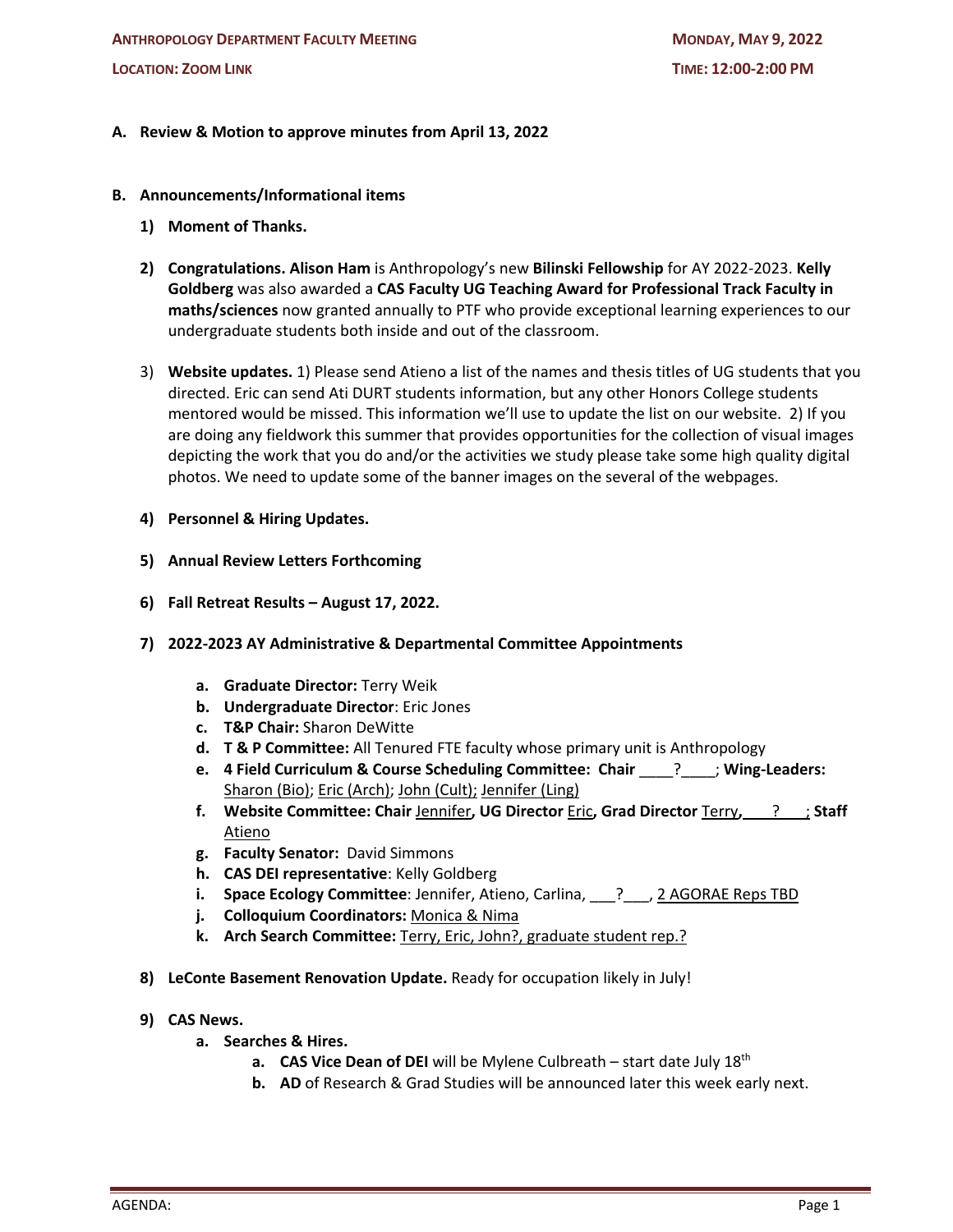- **c. Two more searches on-going**. AD of Natural Sciences next week; PD for AD of Interdisciplinary studies and Initiatives will post next week and be open for 3 weeks; expect decision for that early to mid-June.
- b. **Blueprint discussions with Provosts Office –** during Blueprint meetings with Colleges, Provost Office asked Qs about Prof. Track faculty voting rights within CAS units and what the consensus might be with regard to governance… we can expect the Dean's Office to be taking stock of this and hammering out some guidelines, perhaps developing some consistencies across the College when possible and having units do so as well if they are illdefined.
- **c. CAS will experience major taxations over the next 4 years impacting the College Budget.**  This is in part due to the shift in enrollments under to COVID. Shifting proportion of intuition over out-of-state tuition = 5.3 Million fewer tuition dollars coming back to our College under the VCM budget model**. Then on top of that there will be an 11.7 Million\$ of recurring dollars being taxed to support the start-up package of the incoming President.**  This 11.7 Million will be part of the President's 40 Million\$ recurring fund along with 80 Million\$ one-time money for signing on to the position. = 17 Million\$ in taxation for the next 4 years that will be going out of the College and not coming in. Means more pressure to bring in dollars though External Grants and Development. Means too that the incoming President, who we know rewards units that do more with less will be predisposed to invest in Colleges that are viewed as successful. Ex. CAS STEM units ranked  $6<sup>th</sup>$  place this AY in external grants secured per TT faculty! Public Health #1. College of Pharmacy within the top 3. This feeds into misperceptions that our College is largely a service unit and therefore not worthy of investment for research as compared to other Colleges.
- d. **VPR and College will be working to institute policies that reward faculty for securing external funding where they can bank on using some of IDCs earned.** IDCs will be a major issue moving forward given current resource scarcity –for paying for GIAs on external grants and for enhancing Graduate Student stipend funding [depends on who is the AD of Research and Graduate studies in the College]
- e. **Give 4 Garnet on May 18, 2022** campaigns for Beyond the Classroom Experiences (needs based fund for study abroad, internships, research) to increase number of small donors [giving a minimum of 5\$]. Early Bird competition: units to get most between 6-8 am will get an additional 8K to their general fund. Getting the word out to alumni to participate. Social Media All stars: 10K most donors through social media link between 4-5. Fill the map: unit with a donor from the last state to "fill-in-the 50 state map" to give gets 7K toward departmental fund.

# **C. Reports and discussion:**

- 1. **Space Ecology Committee Policy & Procedures Proposals** Reynolds
	- a. **For Allocation of Faculty Office Spaces**
	- b. **For Allocation of Graduate Student Office Spaces**
	- c. **For Creation of a Lounge**
- 2. **Graduate Director** DeWitte
	- **a. Fall \$1,500 will be allocated from CAS to the Department for graduating 1 new PhD this Spring – can be used toward our internal "skills and professionalization fund"**
	- b. Annual Review of Graduate Students